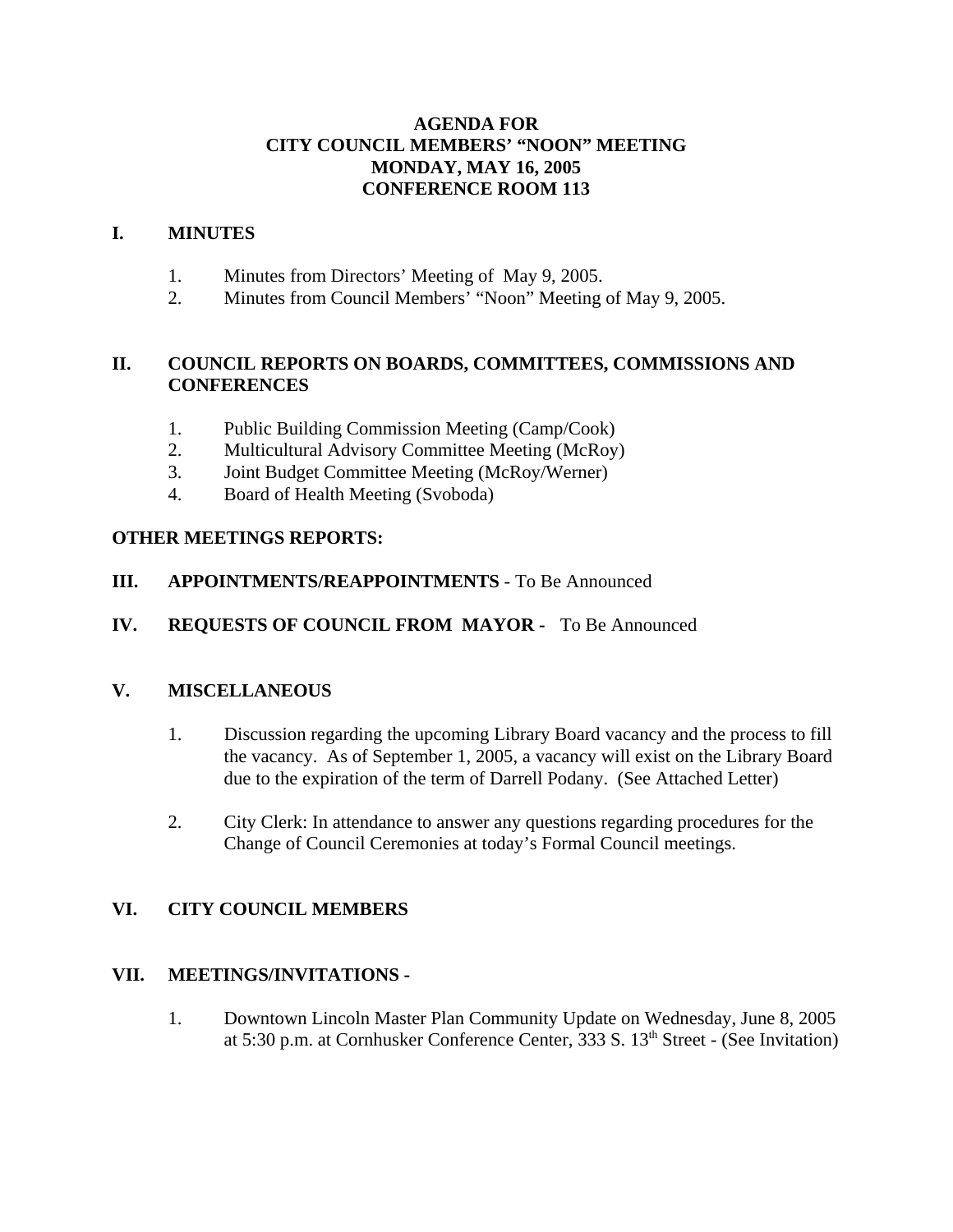- 2. Spring 2005 Lincoln Police Department Academy Graduation and Awards Ceremony on Wednesday, June 1, 2005 at 7:00 p.m. at The Cornhusker Hotel, Grand Ballroom - Reception Following -(See Invitation)
- 3. Care Consultants for the Aging "And Thou Shalt Honor"- Lincoln Town Hall Meeting "Who Cares For The Caregivers?" - Coming to you with an opportunity to participate in an upcoming special town hall meeting in Lincoln on Tuesday, June 14, 2005 from 4:00 p.m. to 6:30 p.m. (meal available following) At the Bevins Family Life Center, Saint Paul UMC,  $11<sup>th</sup>$  & "M" Streets - RSVP to Susan Campbell at  $441-6182$  by June  $1<sup>st</sup>$ -Local Town Hall Meeting Lincoln Committee-(See Invitation)
- 4. Updowntowners Evening Social on Tuesday, May 24, 2005 from 5:00 p.m. to 8:00 p.m. at Zen's-The Art of Martini Maintenance, 122 N. 11<sup>th</sup> Street - RSVP to Heather Bullock at 434-6507 by May  $23<sup>rd</sup>$  -(See Invitation)
- 5. Neighborhoods, Inc. Celebrate the Completion of our  $16<sup>th</sup>$  High School House! On Thursday, May 26, 2005 from 4:00 p.m. to 6:00 p.m. at 1233 S.  $16^{th}$  Street -Student Builders will be recognized at 5:00 p.m. - Pizza will be served - (See Invitation)
- 6. Board of Commissioners of the Lincoln Housing Authority invites you to celebrate the construction of 3416 "X" Street - built by students from Lincoln Northeast High School, a joint venture of the Lincoln Housing Authority & Lincoln Public Schools on Wednesday, May 25, 2005 from 4:00 p.m. to 6:00 p.m. -Special program at 5:00 p.m. - (See Invitation)
- 7. CenterPointe, Inc.-Grand Opening celebration of our new facility for the Adult Residential Treatment Program and Administrative Offices on Friday, May 20, 2005 - Ceremony: 9:00 a.m.; Tours: 9:00 a.m. to 11:00 a.m. and 2:00 p.m. to 5:00 p.m.; at 2633 "P" Street - RSVP by May  $18<sup>th</sup>$  to 475-5161 or by E-Mail -(See Invitation)
- 8. The Mayor's Summit, "One Vision, One Voice" on Friday, June 17, 2005 from 9:00 a.m. to 4:00 p.m. at The Cornhusker Hotel - Please complete the enclosed RSVP form & return by May  $20<sup>th</sup>$  which includes lunch choice - (See Invitation)
- 9. You and a guest are cordially invited to attend the 55<sup>th</sup> Annual Spring Party on Thursday, June 9, 2005 at The Isles Reception Hall, 6232 Havelock Avenue (north side) - 5:30 p.m., Social Hour; 6:30 p.m., Buffet Dinner - Sponsored by: Lincoln Solid Waste Management Association - RSVP by June  $7<sup>th</sup>$  to Karen at 475-8360 - (See Invitation)

### **VIII. ADJOURNMENT** ca051605/tig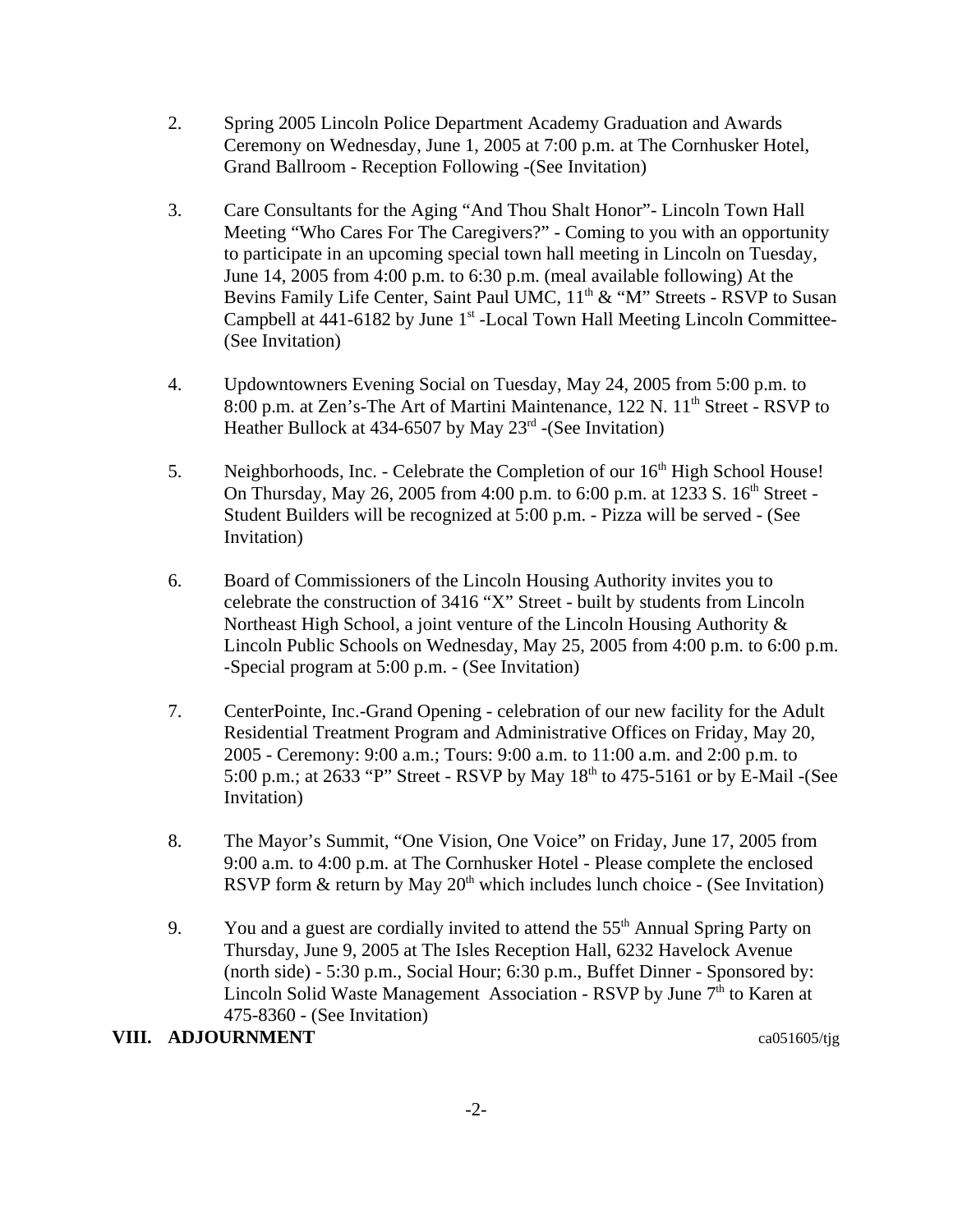

**CITY OF LINCOLN** NEBRASKA

MAYOR COLEEN J. SENG

lincoln.ne.gov

Lincoln City Libraries Carol J. Connor, Director 136 South 14th Street Lincoln, Nebraska 68508-1899 402-441-8500 fax: 402-441-8586 library@mail.lcl.lib.ne.us www.lcl.lib.ne.us

May 6, 2005

Terry Werner, Chair **Lincoln City Council** 555 So. 10th Street Lincoln, NE 68508

Dear Mr. Werner:

As of September 1, 2005, a vacancy will exist on the Library Board due to the expiration of the term of Darrell Podany.

In the past, the City Council has asked the Library Board to collect and review the resumes of interested individuals and make recommendations to the City Council. The City Council is forwarded copies of letters and resumes from all individuals who express interest along with the Library Board's recommendation of a candidate(s) whose qualifications and experience best meet the needs of the Library Board at that time.

The Library Board, an administrative board, strives to collectively develop occupational diversity such as public relations and media, law, finance, accounting, community service and volunteerism, business management, personnel, education.

Qualities looked for in potential Library Board members include:

- commitment to community-wide library service
- time to attend monthly board meetings as well as committee meetings
- interest in books and other media
- understanding of the legal responsibilities and authority of the Library Board
- ability to ask probing questions of the library administration on programs, policies and functions
- ability to work cooperatively with board members, elected officials, and the public.

Board members must also be residents of Lincoln.

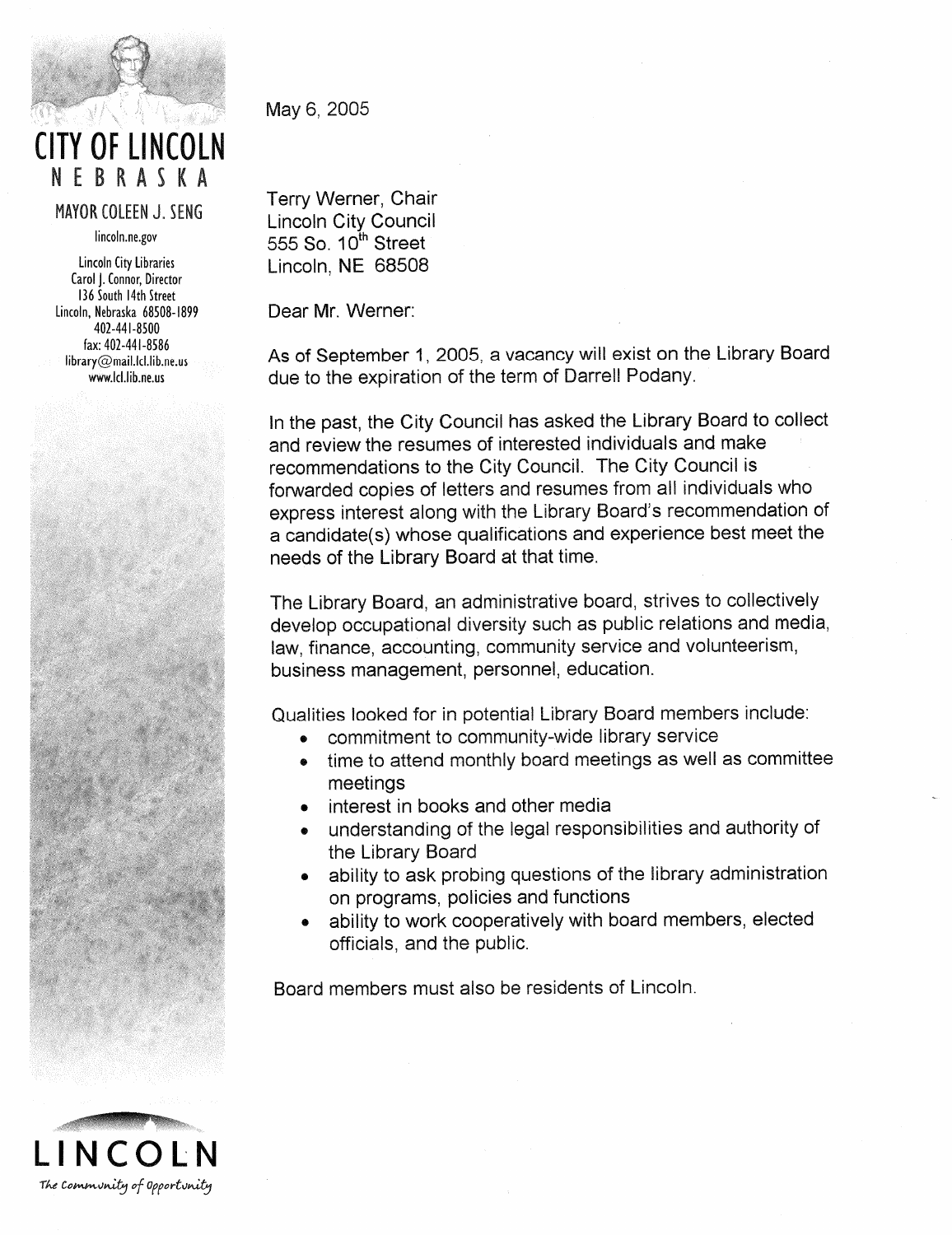**Terry Werner** May 6, 2005 Page 2

The past procedure was reviewed at the April 19, 2005 Library Board meeting. Board members expressed their willingness to again collect and review information from interested individuals and make recommendations to the City Council. Please let me know if the City Council would value the Library Board continuing to make recommendations to the City Council to fill the upcoming vacancy on the Library Board.

Sincerely,

avolt Comme

Carol J. Connor Library Director

CJC/bh

cc: Norm Langemach, Library Board President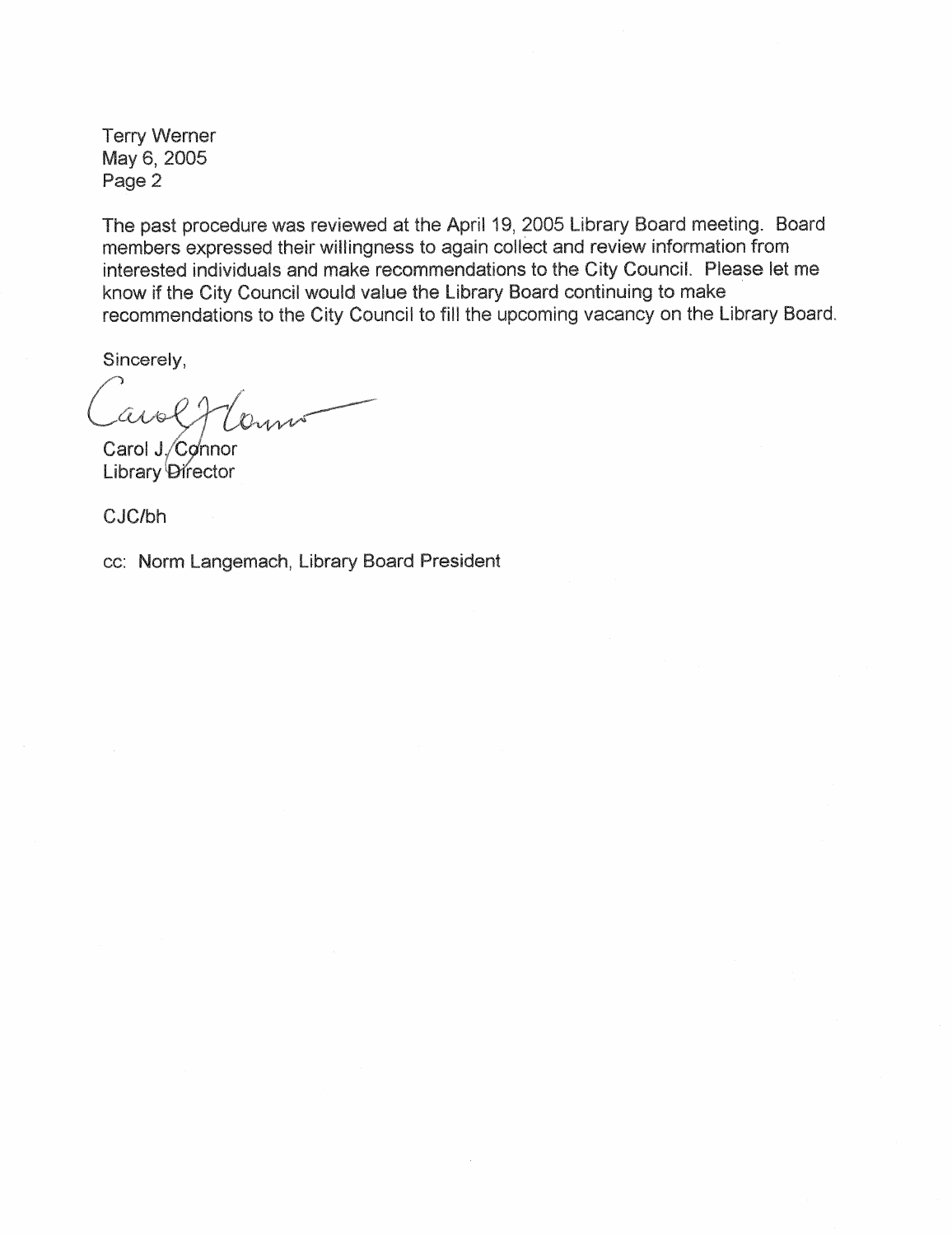# **MINUTES CITY COUNCIL MEMBERS' "NOON" MEETING MONDAY, MAY 16, 2005** *CONFERENCE ROOM 113*

*Council Members Present:* Terry Werner, Chair; Ken Svoboda, Vice-Chair; Jonathan Cook, Glenn Friendt, Annette McRoy, Patte Newman; ABSENT: None

*Others Present:* Mark Bowen, Ann Harrell, Mayor's Office; Dana Roper, City Attorney's Office; Robin Eschliman, Dan Marvin, Council Members-elect; Joan Ross, City Clerk; Joan Ray, Council Staff; Deena Winter, Lincoln *Journal Star* representative

### **I. MINUTES**

- 1. Minutes from Directors' Meeting of May 9, 2005.
- 2. Minutes from Council Members' "Noon" Meeting of May 9, 2005.

Mr. Werner requested a motion to approve the above-listed minutes. Patte Newman moved approval of the minutes by acclamation. Jon Camp seconded the motion, which carried by unanimous consent of the Council Members.

# **II. COUNCIL REPORTS ON BOARDS, COMMITTEES, COMMISSIONS AND CONFERENCES** -

1. PUBLIC BUILDING COMMISSION (Camp/Cook) Mr. Camp reported that the chairs had arrived in the Council Chambers. Council Members were delighted. Mr. Cook reported that the Health Department Expansion is on schedule. The refunding of the bonds have an expected savings forecast of \$140,000 per year through the year 2026...so that is a substantial savings. We have a good arrangement as to where we're putting our reserve fund monies in a full-flex repo account which will give us an interest rate that is basically the same as the interest rate that we're paying out. We can't ever earn more than the interest we're paying, because the IRS doesn't allow that.

Mr. Cook noted that discussion on food and drink restrictions in the chamber were delayed because Jon wasn't present for that. Mr. Cook felt the Council should have a little discussion before the next Meeting of PBC since he felt each governing body should decide the issue for themselves. This issue had been brought forward because some departments had planned noon events where people were encouraged to bring lunches; and we want to give flexibility to the departments for those functions.

Mr. Werner observed, in relation to this issue, that the coffee that is provided in the Chambers is available for the public and that is why it can be paid for by tax dollars. Mr. Cook answered that that was true, so we'll have to include that in our discussion.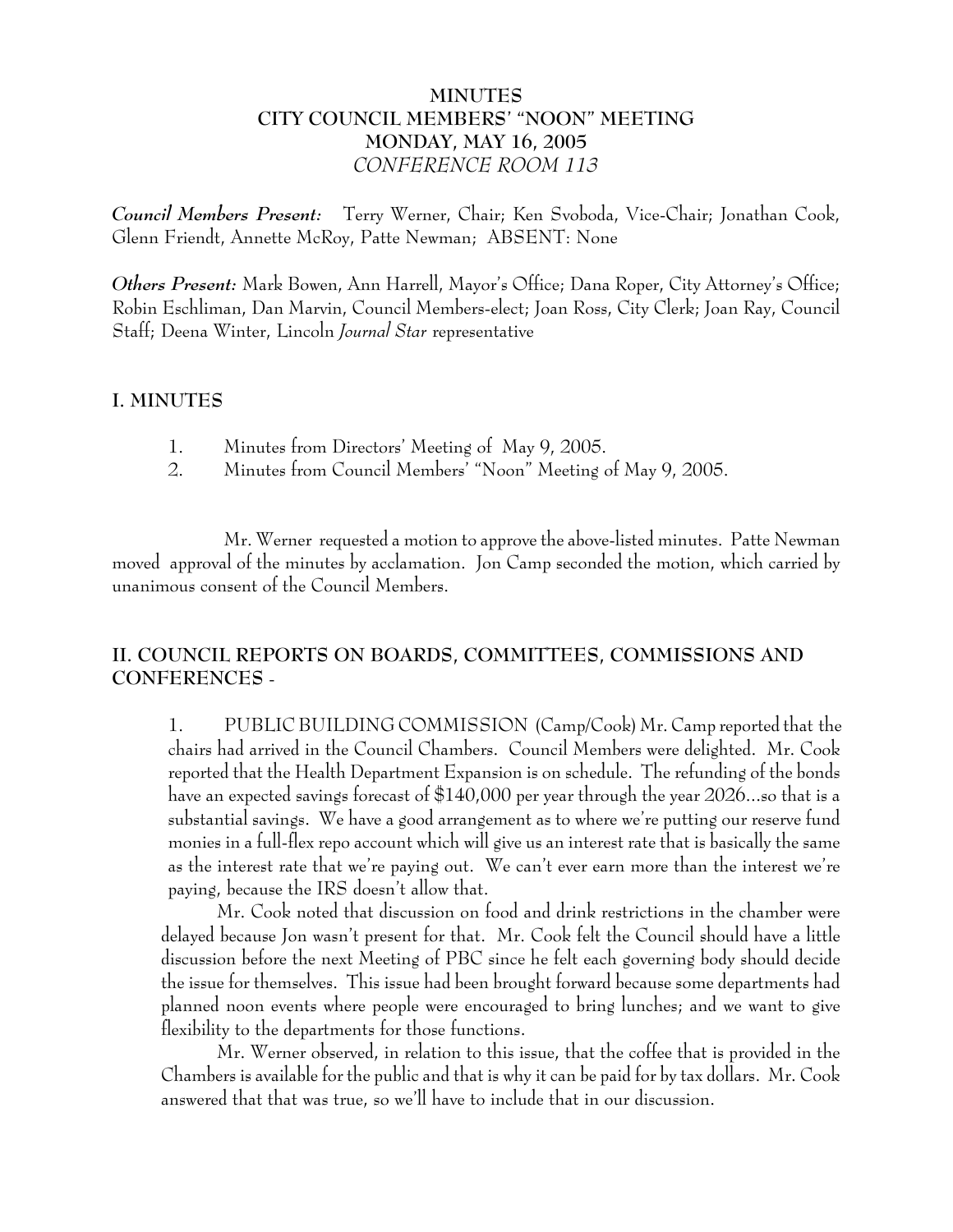Mr. Cook reported that the PBC had met with the State Records Division and our "K" Street Building meets all the State requirements and we are in compliance with all of their needs. However, we are going to look at the longer-term trends in record storage. The State has agreed to continue to partner with the City for their storage needs.

Mr. Cook stated that we're still waiting for the permanent monitor installation in the Chambers. Someone will be coming to install the monitors properly.

- 2. MULTICULTURAL ADVISORY COMMITTEE (McRoy) Ms. McRoy did not attend due to a schedule conflict.
- 3. JOINT BUDGET COMMITTEE (McRoy/Werner) Ms. McRoy did not attend due to a schedule conflict.
- 4. BOARD OF HEALTH (Svoboda) Mr. Svoboda reported that they had the meeting and had reviewed the strategic planning. The meeting had been a good one with a lot of open discussion. We'll be sharing the strategic planning with Council as we progress on that.

**III. APPOINTMENTS/REAPPOINTMENTS** - Due to illness, Mr. Hoppe was not in attendance to offer input on this issue. Mr. Bowen explained that appointments to the Planning Commission would be the next appointments for consideration. He did note that nothing had changed on the Appointments List since Mr. Hoppe had passed it out to Council several weeks ago.

Mr. Camp stated that he wanted to make sure that there was a good representation from the Private Sector on the Planning Commission. He noted that it seems that on some Commissions and on some appointments, we're getting more government employees. He thought it was important to involve the community and encourage that volunteerism. Mr. Werner asked if the people in the public sector aren't volunteering?

Mr. Svoboda stated that he had an application from someone who wishes to be appointed to the Planning Commission and asked if it was too late for a nomination to be submitted. Mr. Bowen answered that they would pick it up today. He noted that if it weren't in time for consideration this time, it would be held for the next round of appointments.

**IV. REQUESTS OF COUNCIL FROM MAYOR -** Mr. Bowen reported that they would be talking to Council Members individually about the budget. He also gave Council the updated Federal Priority List for the City of Lincoln. He noted that the list had been in the Council Packets at the Fly-In....and he was distributing the hard copy to Council at this time. Mr. Friendt asked if much of this list was covered during the Fly-In? Mr. Bowen stated that they had talked about Antelope Valley. He was only there for one day of the sessions, so asked Mr. Cook and Mr. Werner to fill out this report. He added that they had also discussed the Highway Bill and the CDBG funds.

Mr. Werner stated that they would continue the report on the Fly-In after the rest of the Agenda Items had been addressed.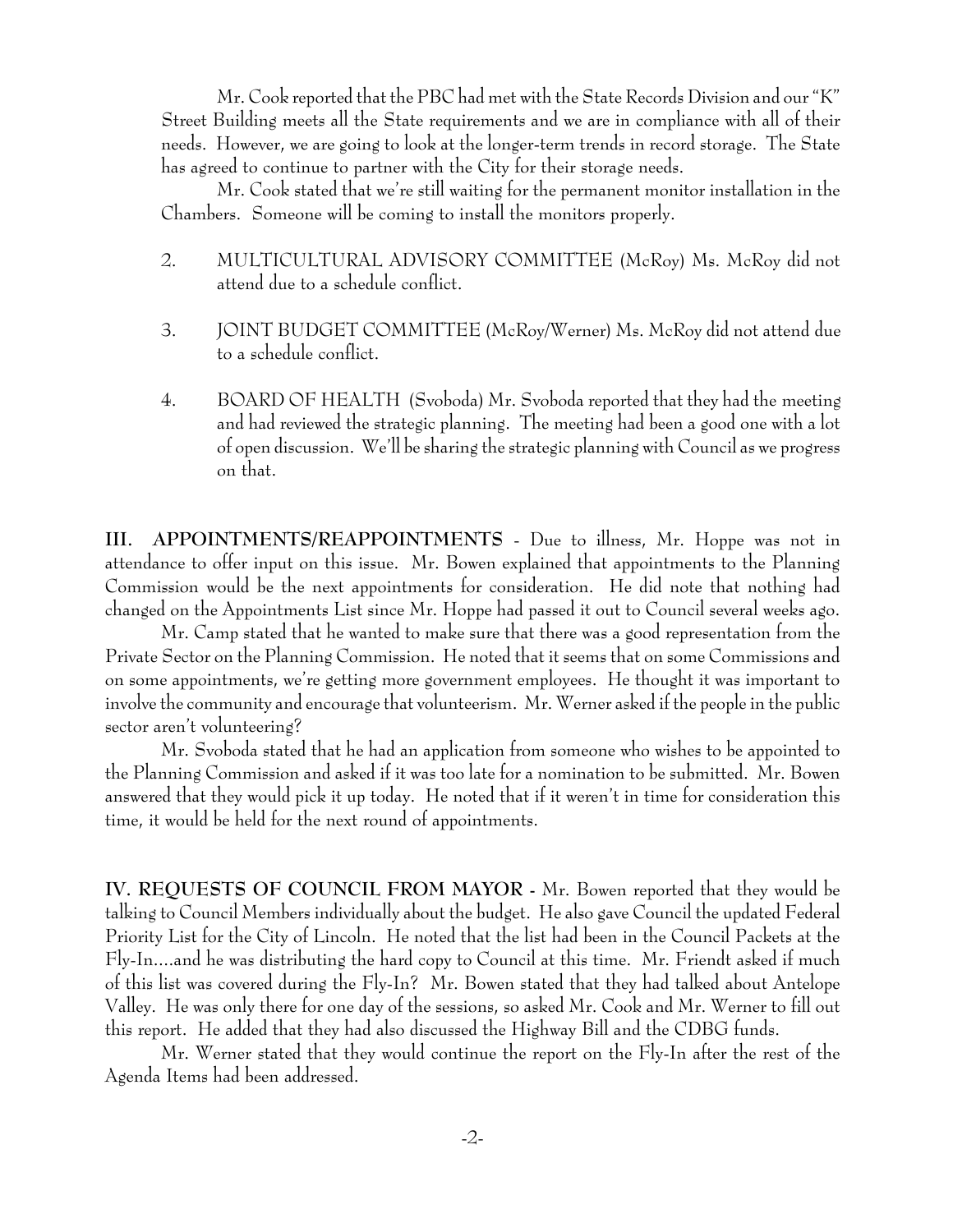#### **V. MISCELLANEOUS -**

1. Discussion regarding the upcoming Library Board vacancy and the process to fill the vacancy. As of September 1, 2005, a vacancy will exist on the Library Board due to the expiration of the term of Darrell Podany. Mr. Cook noted that the letter was merely an inquiry as to whether or not Council would like to continue the process as it had been handled in the past. It was agreed unanimously that that would be Council's desire. Mr. Bowen noted that the Library Board is one of those which is purely a Council appointment.

Mr. Werner asked how many appointments there were at this time? Mr. Cook noted that there is one per year on staggered seven-year terms.

2. City Clerk: In attendance to answer any questions regarding procedures for the Change of Council Ceremonies at today's Formal Council meetings. Ms. Ross gave a brief explanation of the process for the New Members who were in attendance at the "Noon" Meeting. Seating arrangements for the dais were discussed with a decision being made to address this issue at a later time for all but the Chair and Vice-Chair. Their seats on the dais, according to tradition, would be the center seat for Chair and the seat to the left of the Chair for the Vice-Chair.

Mr. Friendt stated that he would explain to the new Council Member who would be taking his office what he had left there, and why. This prompted a discussion of Council Office assignments for the new Council Members. A final determination was made, with the flip of a coin, that Jonathan Cook would move to Mr. Werner's vacated office, leaving the two front offices to be occupied by the new members.

#### **VI. CITY COUNCIL MEMBERS**

**JON CAMP** - Mr. Camp reported on the Federal Fly-In, sponsored by the Chamber of Commerce, that he and Mr. Werner had attended. He noted that Mr. Bowen had been there for about a day & a half as well. He stated that there had been good representation from the City with about 35-40 people attending. The University had representatives as did the Lincoln Public Schools Board. They had met with Secretary Johanns early Monday morning where there had been an informative presentation by the Chamber of Commerce offices. There had been television media coverage at that meeting.

There had been presentations by members of Congress, including Senators Hagel and Nelson. Jeff Fortenberry had attended several of the meetings. Mr. Camp reported that he had been able to spend a significant amount of time in Mr. Fortenberry's office discussing city issues.

Mr. Camp stated that a big thing right now before Congress is the Highway Transportation Act. They're getting into the final stages and Representative Fortenberry was able to get some additional monies to be ear-marked for local projects. As you're aware, there is the basic bill within which there are appropriations for different roads projects throughout the country. Then there is a certain amount that the Congressmen and Senators are allowed to ear-mark for special projects....this is an additional amount and that is where we've been working to try to get more for Antelope Valley and the South Beltway - our two large local projects. Mr. Camp noted that he had stressed funding for the South Beltway.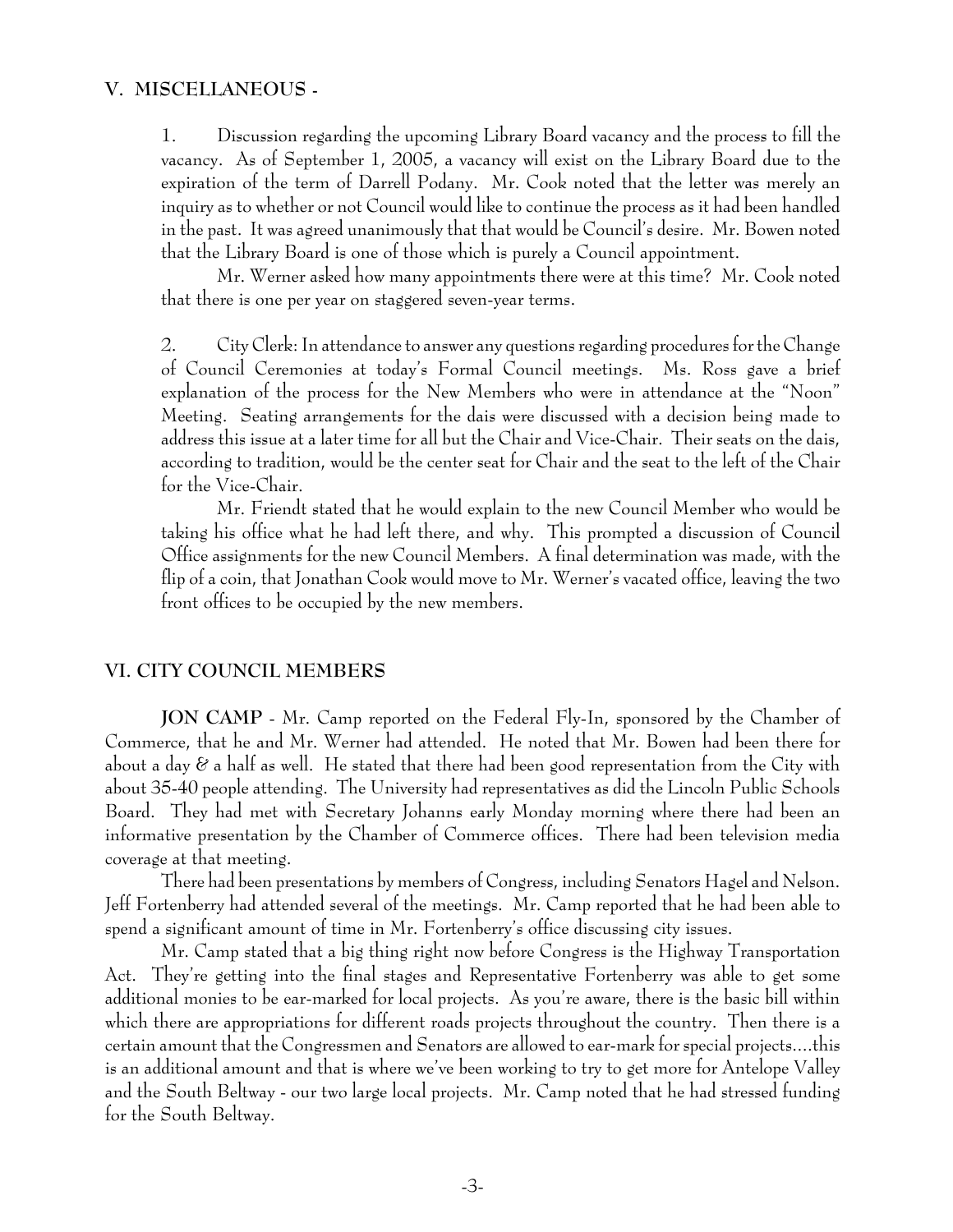One interesting thing is that Congressman Fortenberry was able to add more between the initial ear-mark and that amount in the final bill. He added that one of the things Congressman Fortenberry mentioned that Lincoln needs to do, as exampled by South Sioux City, is to come to Congress very well organized. They focused on their top three priorities before they even approached him. They decide what they want, so all of the community groups are working in conjunction with one another on the same goals. That makes a really powerful presentation. That approach helps them get, essentially, what they want.

Another thing that came out is that, if we do that, even though Mr. Fortenberry ear-marked more for Antelope Valley, several of us have talked about fine-tuning the Antelope Valley appropriations and the schedule. What we want to do is coordinate our efforts. For example, if we were to scale back in a fashion that undermined what Mr. Fortenberry has ear-marked for Lincoln, then that money would go elsewhere in the country. It's important that we're planning ahead in conjunction with what has already been ear-marked for the project.

Mr. Camp noted that there would be a de-briefing meeting this week to go over the Fly-In meetings. One thing Mr. Camp wanted to recommend, regarding some of the business issues, is that Lincoln follow what the Schools' focus had outlined. The schools, from the University to the Public Schools of Lincoln, worked as a group and coordinated meetings with all of the staff members from all of the Congressional Offices that deal with their specific areas of interest.

Mr. Camp reported that he had also had several meetings with Carolyn Chaney, Lincoln's City Lobbyist in Washington. He noted that LES had also been represented at the Fly-In meetings. The LES's request for a 9% rate increase was based on the Burlington Northern Railroad, which delivers the coal to the Larime Station, and has LES in a captive shipper situation. LES is concerned that when they compare rates there, in some cases, it is 400% over other markets where there might be competition. In fact, in the last few weeks, LES has, along with other operators, filed with the Surface Transportation Board, an action that will probably last two-three years, asking the Board to make an official determination on the rate structure. This action was proceeded by mediation. The filing has been done and the filing fee was approximately \$105,000. Mr. Bundy had commented to Mr. Camp in another meeting that not only that \$105,000 would be involved, but over the course of the action, the fees would probably total \$5,000,000. Nonetheless, over the next five years, it would amount to well-over a hundred billion in rate savings.

Mr. Werner added that Carolyn Chaney does an excellent job for the City. She was well informed; there every day. She asked good, important questions, especially in regards to CDBG funding. There certainly was mixed reaction on the discussion, but Ms. Chaney certainly does a good job. Mr. Bowen stated that Ms. Chaney has worked for the City for many, many years. The things that she does on the Hill are extremely valuable to Lincoln as a community. But, in addition, she also works the Departments for us. She spends time at the various departments, establishing a working relationship with the officials in those departments and those are extremely valuable contacts when we have to work through channels.

Mr. Camp mentioned the wrap-up meeting sponsored by a local corporation which happens to be the only Lincoln-based member of the New York Stock Exchange. We also had an informal reception with Gallup with Congressional Staff Members.

Mr. Bowen stated that he had had to return to Lincoln to attend a meeting with the State regarding possible annexation of the State Fair Grounds. That went very well. There were some State Senators from the Executive Board and Administrative Services. and the State Fair Board. They seem to understand the reason for annexation. He did not hear objections, but there had been some concerns regarding issues that will have to be worked out; but, overall it went very well.